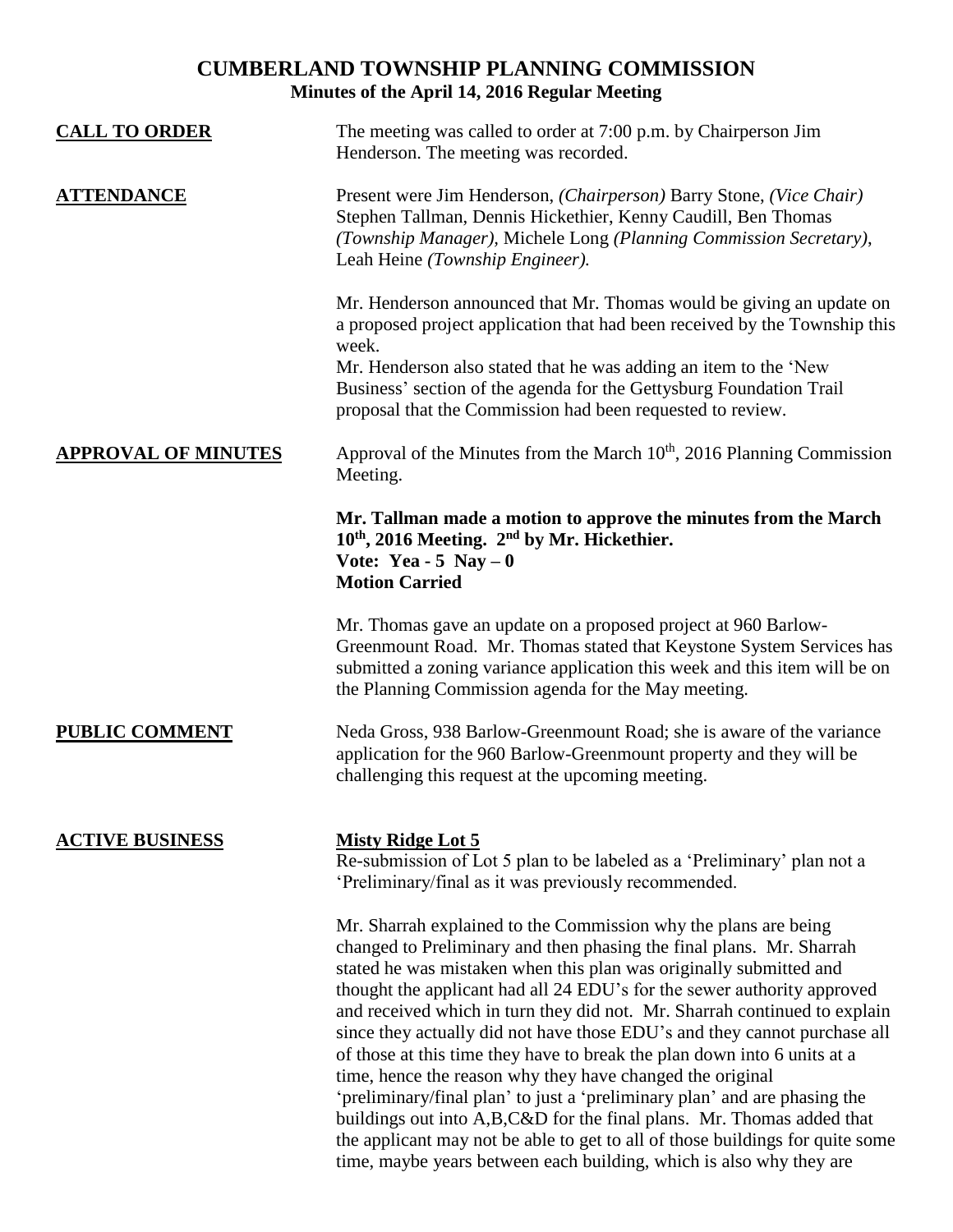going to phase out the final plans to one building at a time. Ms. Heine explained that this is the same plan as they have seen before just with a title change to be only "Preliminary Plan". Ms. Heine reviewed a few comments with the Commission that the applicant needed to add to the plan. Mr. Sharrah was in agreement with the comments.

**Mr. Stone made a motion to reaffirm the prior recommendation to this plan being a preliminary plan now not a preliminary/final in accordance with the engineering comments dated April 13, 2016. 2 nd by Mr. Caudill. Vote: Yea 5 Nay: 0 Motion carried** 

### **ACTIVE BUSINESS Misty Ridge Lot 5; Building A**

Re-submission of Lot 5, Final plan for Building 'A' only, located on Misty Ridge Road.

Ms. Heine explained that this is the same plan that was at the meeting last month. Ms. Heine reviewed the updated engineering comments with the Commission. Mr. Sharrah added that he would contact Gettysburg Municipal Authority to get an updated letter regarding approval.

**Mr. Stone made a motion to recommend approval in accordance with the engineering comments. 2 nd by Mr. Tallman. Vote: Yea 5 Nay: 0 Motion carried**

### **ACTIVE BUSINESS Grandview Station**

Preliminary plan proposing the construction of five new storage buildings and two new retail buildings on a lot with an existing commercial/retail establishment. Plan is proposed to be done in three phases on the existing 3.7 acres lot located on Biglerville Road (Route 34).

Ms. Heine explained that this was tabled last month due to the applicant's representative not being present to answer some questions and comments. Ms. Heine explained the plan to the Commission, noting that this is only a Preliminary Plan. Mr. Sharrah discussed the plan with the Commission and Ms. Heine. Mr. Sharrah stated that the issue with one way circulation was not a requirement, the issue was raised at a meeting but not required by Penndot. Ms. Heine reviewed their comments with Mr. Sharrah and the Commission. There was a lengthy conversation with the Commission regarding storm water management issues, Ms. Heine stated that Mr. Sharrah had made a lot of revisions to the plan regarding storm water management to coincide with their comments.

**Mr. Stone made a motion to recommend approval to the Board of Supervisors in accordance with the engineering comments. 2 nd by Mr. Hickethier. Vote: Yea 5 Nay: 0 Motion carried**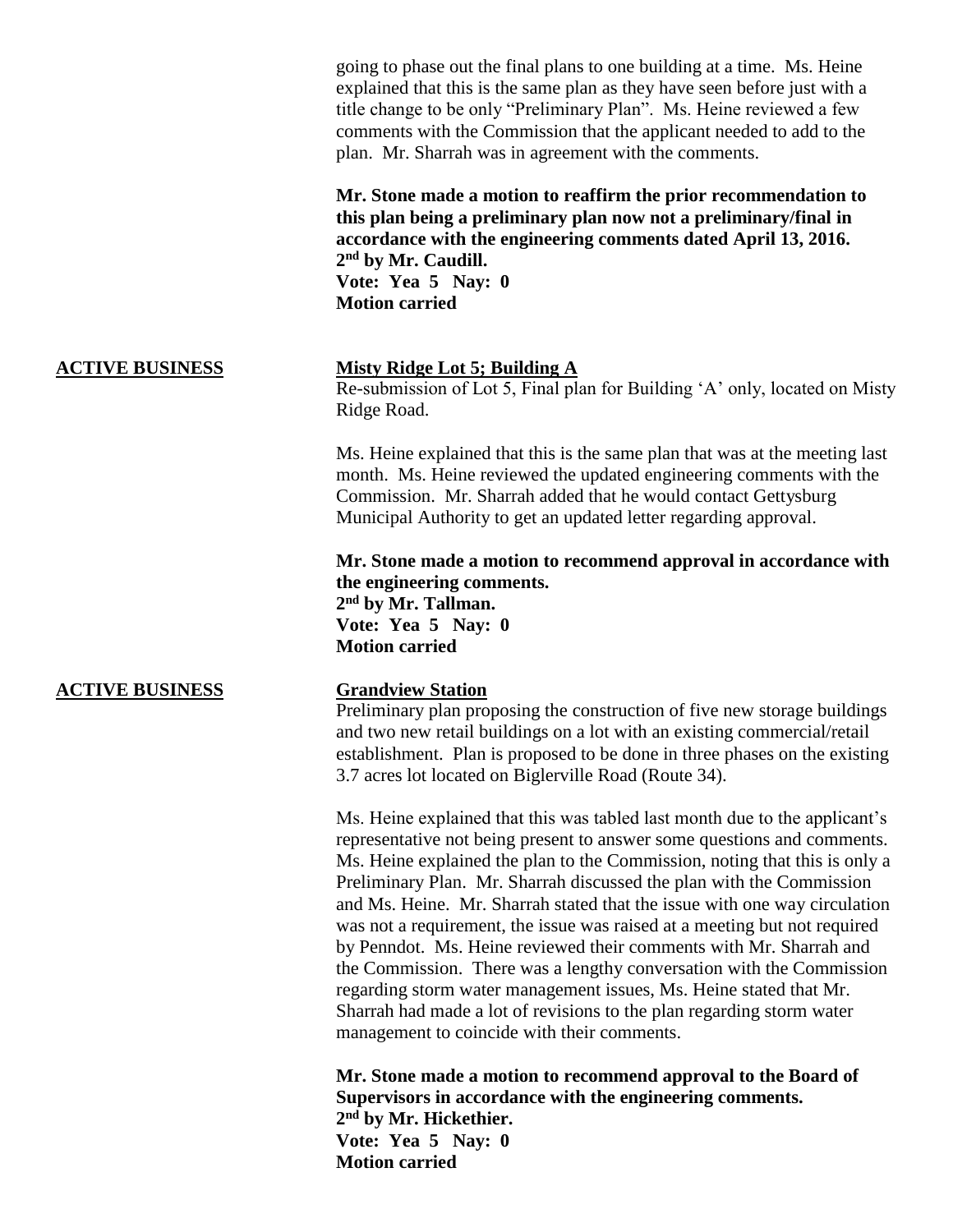# **NEW BUSINESS Gettysburg Foundation Letter of Request**

Mr. Henderson received a letter from the Gettysburg Foundation in regards to their intent to construct a new, multipurpose trail linking the historic George Spangler Farm with the Gettysburg National Military Park Museum and Visitor Center. The Foundation is asking for response as to whether the proposed trail aligns with the Planning Commissions goals within the Township.

Mr. Hickethier explained the trail to the commission since he is familiar with the trail and is involved in a bicycle group that is working on other trails that will connect with this one. Mr. Hickethier stated that there are many good things about this and it's something that is needed for the community. Mr. Hickethier feels supportive of this because it is improving transportation within the Township.

**Mr. Hickethier made a motion to ask the Board of Supervisors to provide a letter of recommendation to the Gettysburg Foundation for support of this trail. 2 nd by Mr. Stone. Vote: Yea-5 Nay-0 Motion carried** 

## **OTHER BUSINESS Zoning/Code Officer's Report**

In Mr. Naugle's absence Mr. Thomas reviewed the March building/zoning activity with the Commissioners.

Mr. Thomas also advised the Commission that the Board of Supervisors reviewed a revised copy of some zoning text changes during a meeting at the beginning of this month. Mr. Thomas stated that there were a lot of proposed changes but most of those changes are going to wait for the comprehensive plan to be completed. Although there are about 10 pages of the original 19 pages reviewed that we will still be moving forward with. Mr. Thomas informed the Commission that this will be coming for their review at either the June or July meeting this year along with a PowerPoint presentation.

Mr. Thomas updated the Commission on Devonshire Village and informed them that the Department of Environmental Protection lifted the boil water notice.

**OTHER BUSINESS** Mr. Fred Heerbrandt asked why his active plan was not on the agenda and being reviewed this evening. Mr. Heerbrandt asked for his plan to be moved to the Supervisors since he submitted his developer's agreement at the beginning of this month. Mr. Thomas informed Mr. Heerbrandt that the developer's agreement was received and is being reviewed by the Township Attorney at the current time. Mr. Heerbrandt stated that two plans were moved forward tonight with conditions and would like his moved forward also. Staff reviewed the files to see what other comments still needed to be addressed with the Timeless Towns WWTP plan. Mr. Thomas reviewed the last motion made at the February Planning Commission meeting adding that there may be other engineering comments that need to be addressed. Ms. Heine asked if any revised plans had been received. Mr. Heerbrandt felt there are no other issues that need